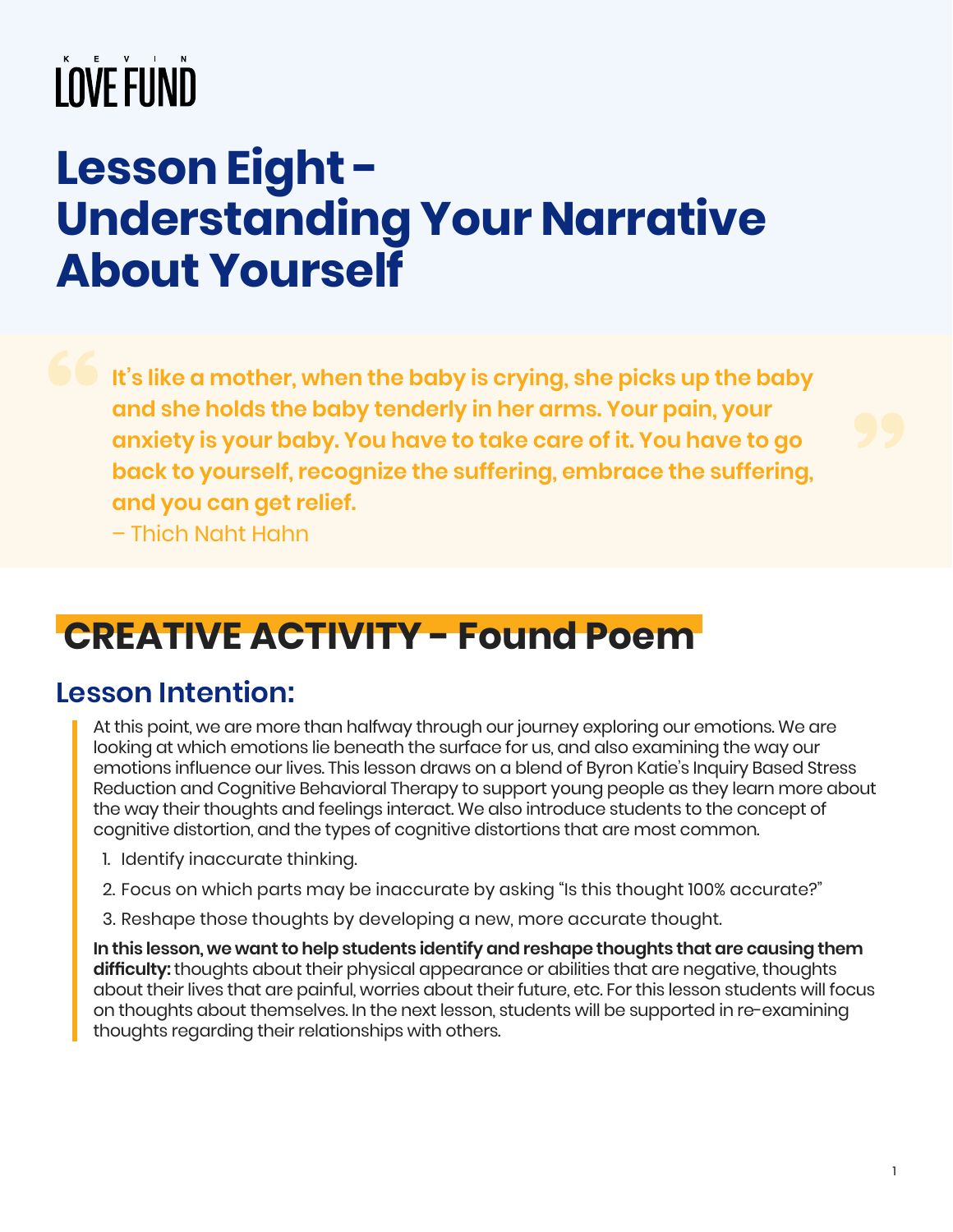## **Social Emotional Learning Goals:**

- **• Recognize the connection between thoughts and emotions.**
- **• Learn a technique for examining thoughts and questioning their truth.**

## **Materials for Lesson:**

- [Featured Videos \(2\) Bryan Cranston, Dr. Nina Vasan](https://kevinlovefund.org/for-teachers/lesson-eight/#artist-video)
- [Additional Video \(1\)](https://kevinlovefund.org/for-teachers/lesson-eight/#additional-video)
- Lesson Plan (this document)
- [Lesson PowerPoint](https://kevinlovefund.org/wp-content/uploads/2022/04/KLF-SEL-Lesson-Eight-.pdf)

## **In Preparation for Lesson:**

*Prior to teaching this lesson, watch the expert and guest artist videos and write a found poem that you will share with your students.*

### **Featured Videos:**

- 1. Bryan Cranston shares the way he learned to reframe negative self-critical thoughts when he was auditioning for roles at the start of his career.
- 2. Dr. Nina Vasan describes the relationship between emotions, thoughts and behaviors. She uses the example of feeling insecure about her body to illustrate this idea.

## **Additional Video:**

Dani Silva describes her life-long struggle with feeling insecure about her body and the way writing poetry finally allowed her to feel heard and understood for the first time.

### **Lesson Plan:**

Display the 'welcome slide' from the Lesson 8 PowerPoint as you begin.

\*Slide 1

As discussed in the teacher training, remember to make the suggested language below authentic to yourself and meaningful for your students.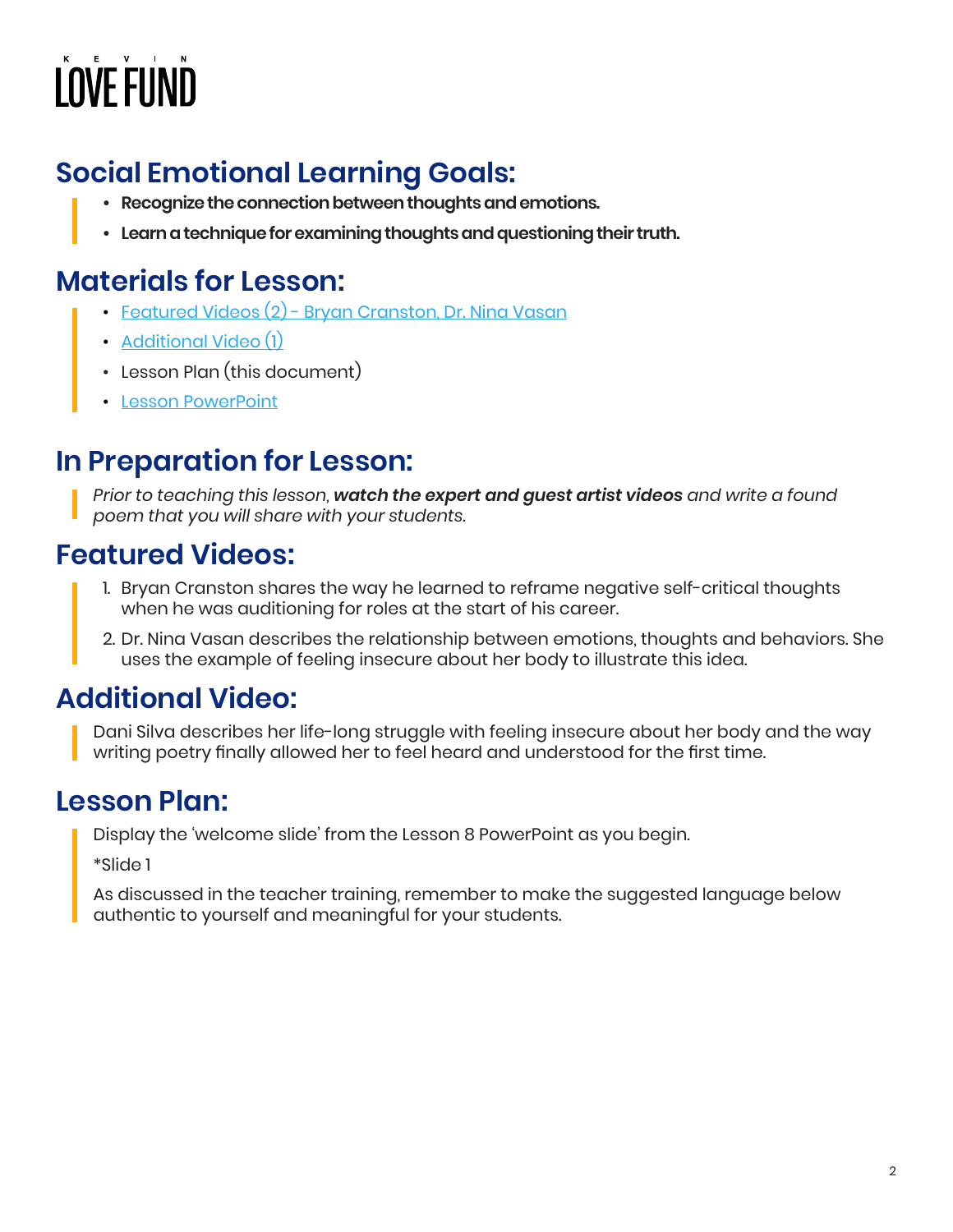### **Launching the Lesson:**

*\* Slide 2*

Review the way earlier lessons explored emotion. First, we explored the idea that emotion is an important aspect of the human experience – something to honor and express. Next, we looked at the way emotion can be informative and can bring about change in our lives or in the world. In this lesson, we are discussing a third way to think about emotion – as feelings tied to thoughts. Introduce a video from an expert in mental health who will talk more about the way emotions are connected to thoughts.

#### **Example of What You Could Say:**

"We have thought about emotion in two different ways so far: The first is as an important part of the human experience – for our emotions to be acknowledged, felt, honored and expressed. Next, we explored emotion as information, our feelings acting as a messenger telling us that something needs to be changed in the world or in our personal lives. Today, we are going to look at emotion in a new way. This lesson explores the way our thoughts are connected to and influence our feelings. These thoughts can be about ourselves or about those around us. This is really quite a different way to think about emotion, so it requires a little bit of reflection. I am going to let someone who is an expert in this technique explain this idea and share their approach."

#### **Notes on What You Plan to Say:**

#### **Play Expert Video:**

The expert introduces the idea of Cognitive Behavioral Therapy and cognitive distortions. The expert shares an example of a specific thought that was upsetting in her life, and the way she was able to question if it was true.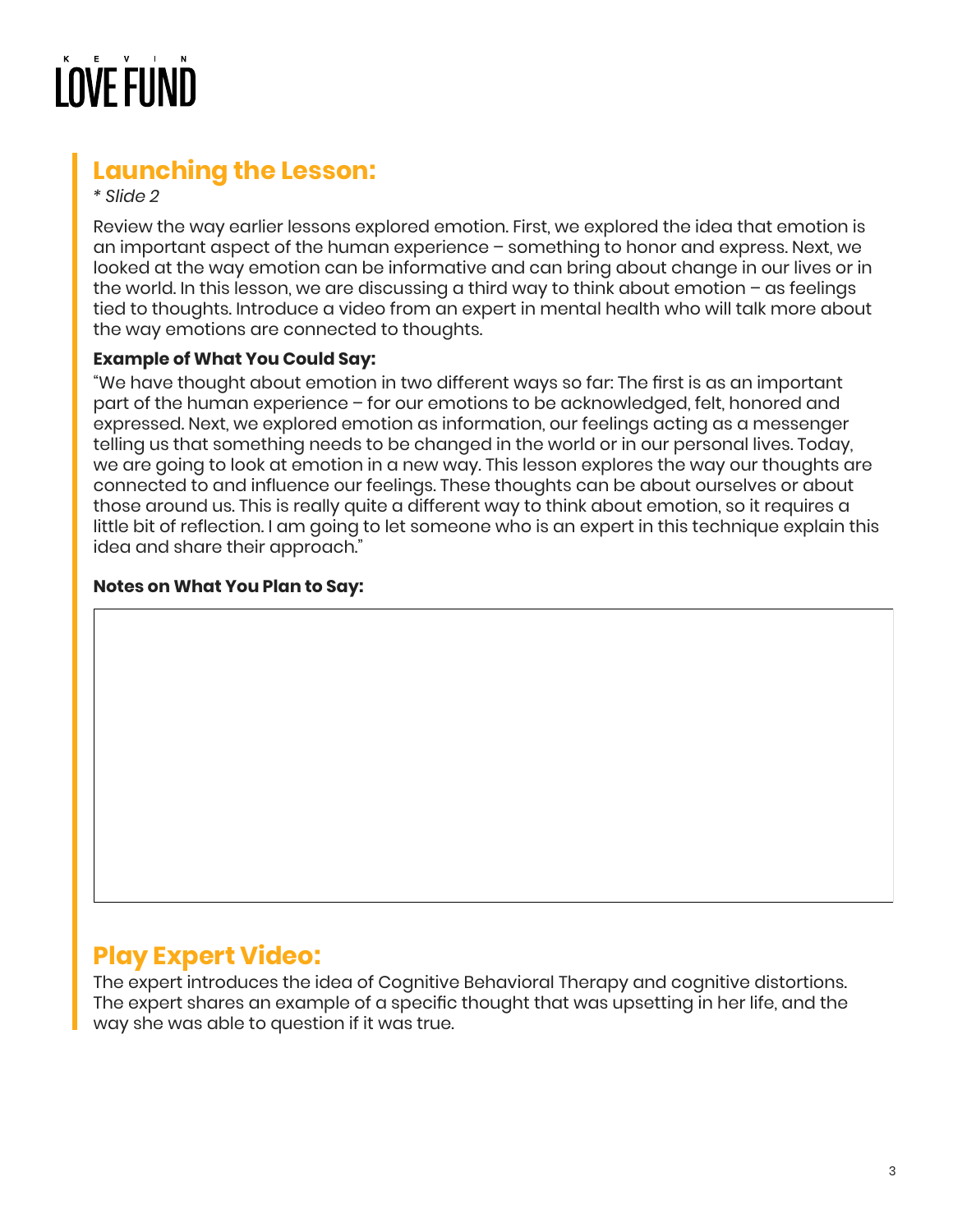### **Reflecting on Expert Video:**

Reflect on the way expert modeled a process for checking to see if painful thoughts are accurate. Share an example from your life of a thought that turned out to be inaccurate, and the way you revised this thought.

#### **Example of What You Could Say:**

"The expert described the way she has learned to question difficult thoughts. She has learned to take a step back, identify these feelings, and ask herself if they're accurate. She even shared that sometimes she chooses a different thought that is less distorted and more accurate. I have my own example from my life to share. A thought that I used to think is but I changed the thought to be more accurate . (Share your example with the students).

So, what I learned to do (or need to do, depending on the example) is to cross out the negative and inaccurate thought in my mind and reframe this thought in a way that is more accurate. This concept is exactly what we are going to practice in our creative project today."

#### **Notes on What You Plan to Say:**

### **Introducing the Creative Activity:**

#### *\*Slide 3*

Introduce the creative activity- writing a "found poem". Explain the way writing a "found poem" is similar to the process we can do (and already do) with our thoughts. We can cross out some thoughts and revise them."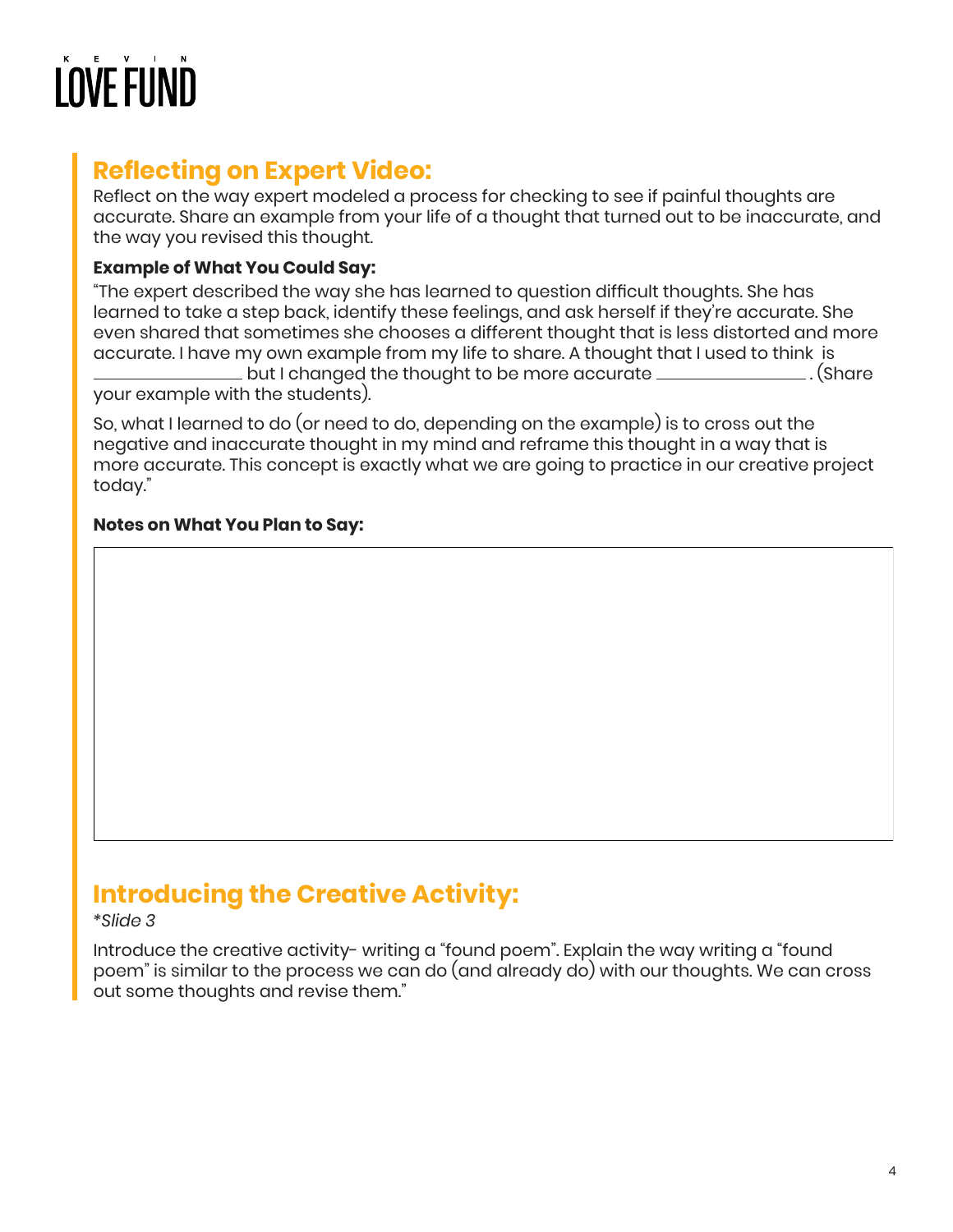#### **Example of What You Could Say:**

"The creative activity we are going to do will help you practice "crossing out" some inaccurate thoughts and "rewriting" them. Has anyone ever made a "found poem" before? It's actually simpler than writing a poem. It just involves taking text that someone else has written and crossing out certain words in order to create a poem with the words that remain. *(Share examples of found poems.)*

The interesting thing about this activity is that it is similar to what happens in our brains when we are deciding which thoughts to revise. We are essentially training our minds to cross out the inaccurate thoughts and replace them with more accurate ones. This does not mean your painful feeling should be avoided. As we have discussed, it is important to allow ourselves to feel and express emotions — but after you have experienced the feelings, you can move forward by looking at the thoughts to see if they are actually true. Punch the pillow if you're mad, or cry if you're sad, but then have a check in with yourself to see how "true" or accurate the thought behind your emotion is, or if there is something you can do to reframe those thoughts – knowing it will have a positive influence on your emotions.

For the creative project, we're going to create a poem. The first stanza in your poem is a representation of the inaccurate thoughts of what you used to believe. The second stanza is a representation of the more accurate thoughts that you now know to be more true.This second stanza shows that you're now thinking about a previous negative thought in a new way. Your poem does not have to be an exact depiction of the actual thought. Rather, it can simply be words that describe a poetic sense of that thought. For instance, if you have trouble falling asleep at night, the poem can be made of the words "alone, afraid, awake, tired, frustrated, noise outside my room." I created a found poem and would like to share it with you right now." (Read your poem to the students and briefly explain the way the second stanza in this poem illustrates a change in your thinking).

#### **Notes on What You Plan to Say:**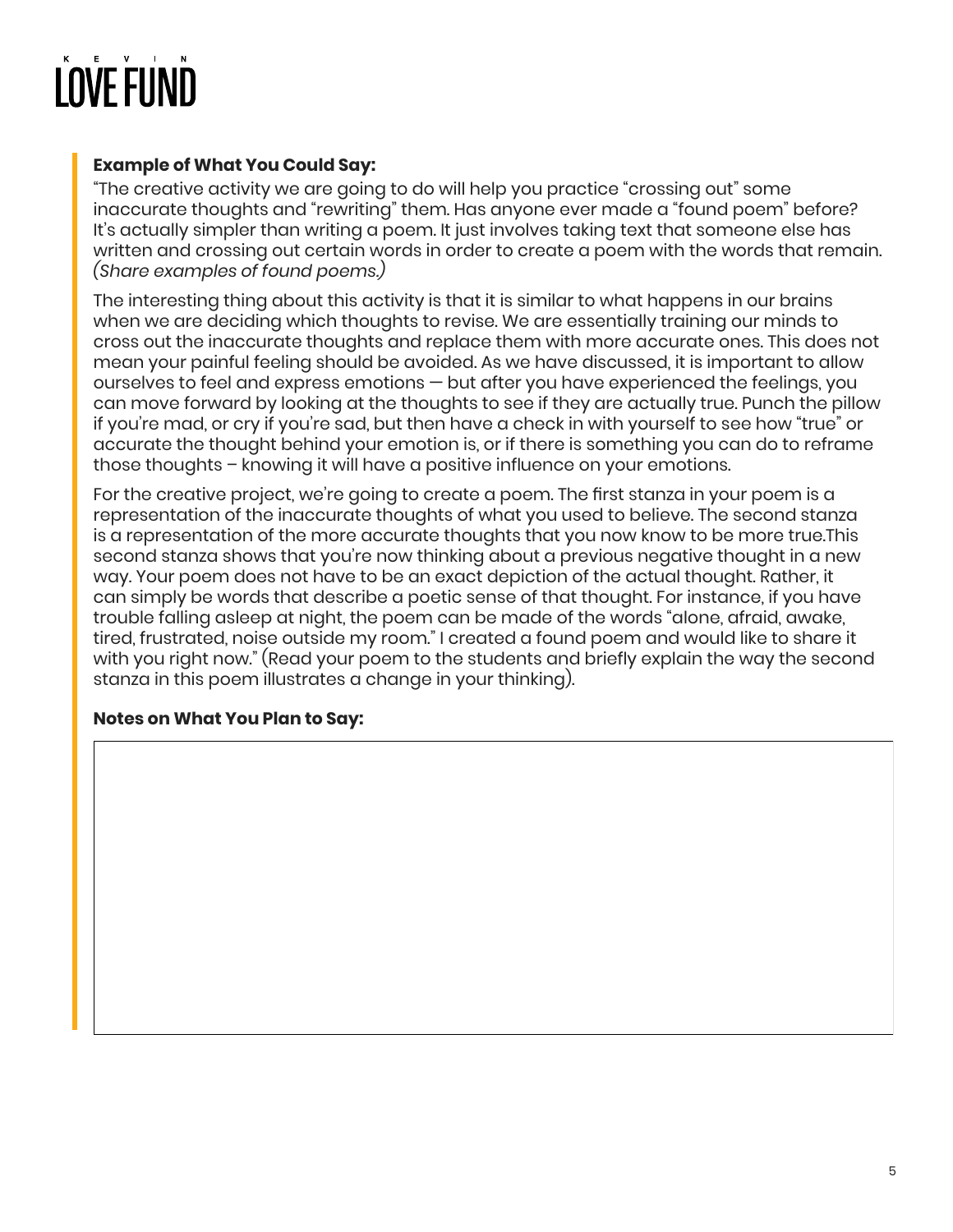## **Creative Activity:**

*\* Slides 4 and 5*

Give an additional example of a "found poem" by sharing slides 5 and 6 on the PowerPoint. Read the poem out loud to your students as well as pointing out the inaccurate thought that inspired the poem. Students will then create their own found poem by crossing out words from an existing text. The first stanza in the poem is a representation of the inaccurate thoughts students used to believe. The second stanza is a representation of the more accurate thoughts that you now know to be more true. The powerpoint includes one example text that students can use to create their found poem, but if you would like to individualize this lesson further, you can offer your own texts or encourage students to search for and choose a text that they would like to use.

#### **Example of What You Could Say:**

"Since this is a unique assignment and a type of poem that you may not have written before, let's take a look at an additional example before we begin. This poem was inspired by the inaccurate thought 'I'm not beautiful and I feel insecure about my body'. The first stanza of the poem represents what you used to believe. I'm going to read that stanza aloud to you now (*read the first stanza of the poem on slide 4 aloud to your students).*  Now let's read the second stanza where the writer reframed the thought in a more accurate and positive way. The writer now seems to be focusing on the things she likes about herself. Notice how much more empowering the second stanza feels (*read the second stanza of the poem on slide 5 aloud to your students). Now we are going to take 10- 15 minutes to work on our own found poems. Let me know if you have any questions or need any help."*

#### **Notes on What You Plan to Say:**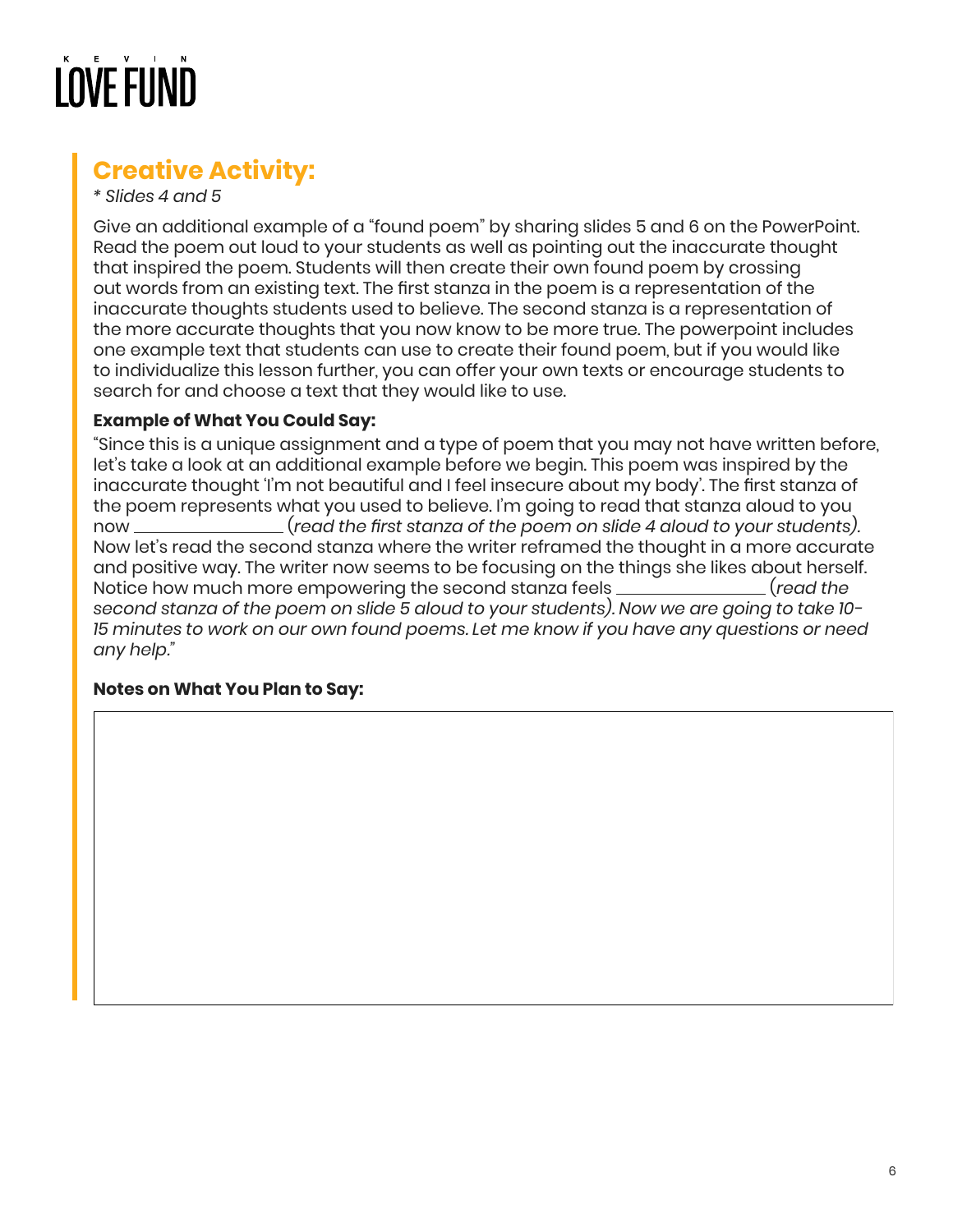### **Reflecting on Creative Activity/ Introducing the Guest Artist Video**

Invite students to share their poem. Encourage students to describe the inaccurate thought that inspired the poem if they would like to share this information as well.

#### **Example of What You Could Say:**

"Does anyone want to share their found poem? If you feel comfortable, you might also want to describe the thought that inspired your poem."

#### **Notes on What You Plan to Say:**

Explain that class will conclude in a unique way- with a short video clip from a guest artist, Bryan Cranston, who explains the way he has transformed his own self-critical thoughts to be more affirming.

#### **Example of What You Could Say:**

"Now that we've had the opportunity to hear a few found poems, and to learn the way we can rethink some of our thoughts so that they are more accurate and positive, we are going to end class with a really great example of someone who really practices what Dr. Vasan described during the expert video at the start of class. This is a short video from an actor who many of you will recognize! In this video, Bryan Cranston describes the way he used to be really hard on himself during auditions, but he learned how change those critical and deceptive thoughts! I think this is a great way to end class- with an example that will hopefully help you continue to remember this important skill!"